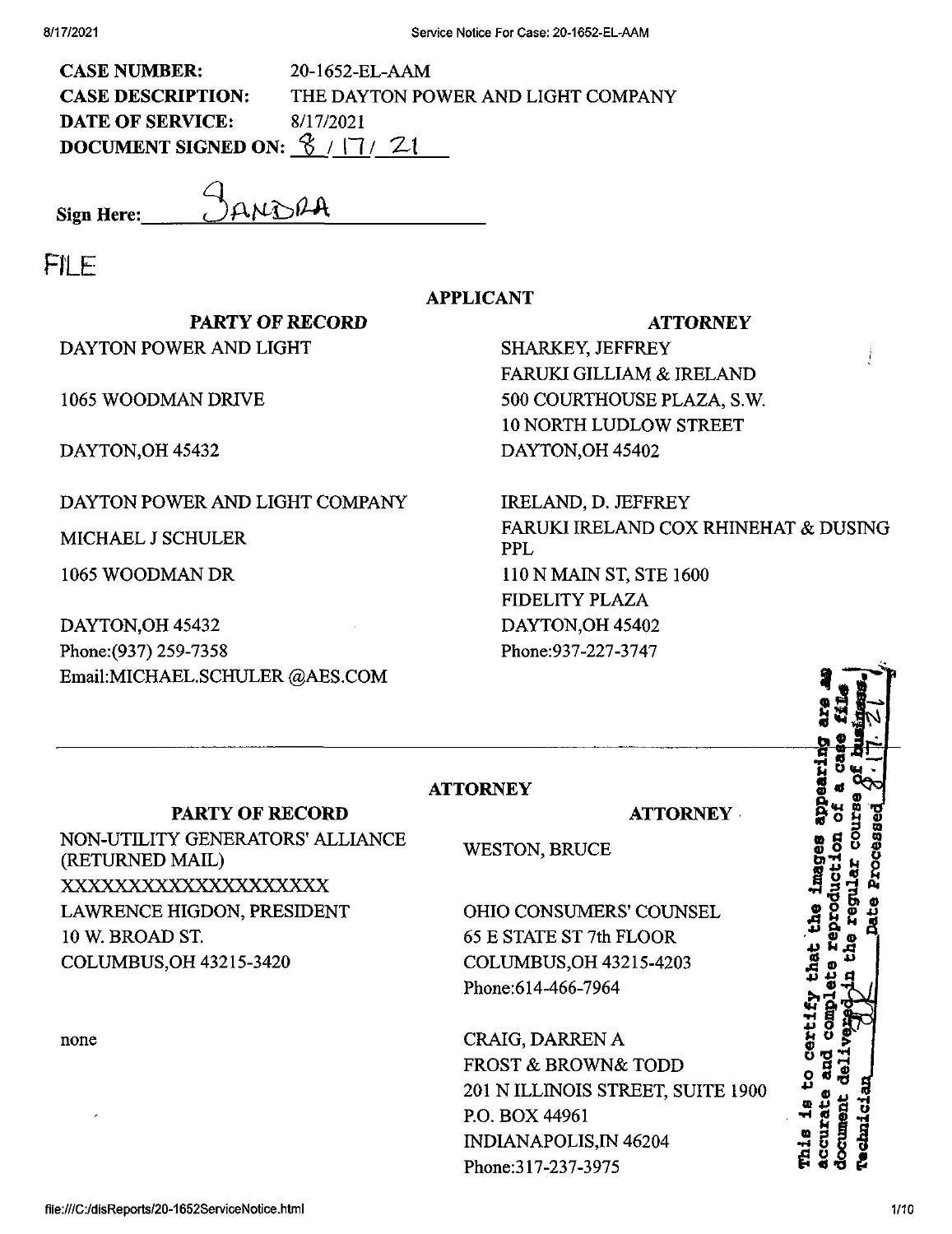none none

none

none

none

Fax:317-237-3900

none FINNIGAN, JOHN ASST. CONSUMERS' COUNSEL OHIO CONSUMERS' COUNSEL 65 E. STATE ST., 7th FLOOR COLUMBUS,OH 43215 Phone:(614) 466-9585 Email:JOHN.FINNIGAN@OCC.OHIO. GOV

none HARTLEY, ROBERT L FROST&BROWN&TODD 201 N ILLINOIS STREET, SUITE 1900 RO. BOX 44961 INDIANAPOLIS,IN 46204

> \*Hollon, Christopher C. Mr. Faruki PLL 110 N. Main Street Suite 1600 Dayton,OH 45402 Phone:937-227-3727 Fax:937-227-3717 Email:chollon@ficlaw.com

\*McKenney, Bryce A McNees Wallace & Nurick 21 East State Street, 17th Floor Columbus,OH 43215 Phone:330-730-4941 Email:bmckenney@mcneeslaw.com

\*Whitfield, Angela Mrs. Carpenter Lipps & Leland LLP 280 North High Street, Suite 1300 Columbus,OH 43215 Phone:614-365-4112 Fax:614-365-9145 Email:paul@carpenterlipps.com

\*Sharkey, Jeffrey S Mr. Faruki PLL 110 North Main Street, Suite 1600 Dayton,OH 45402 Phone:(937) 227-3747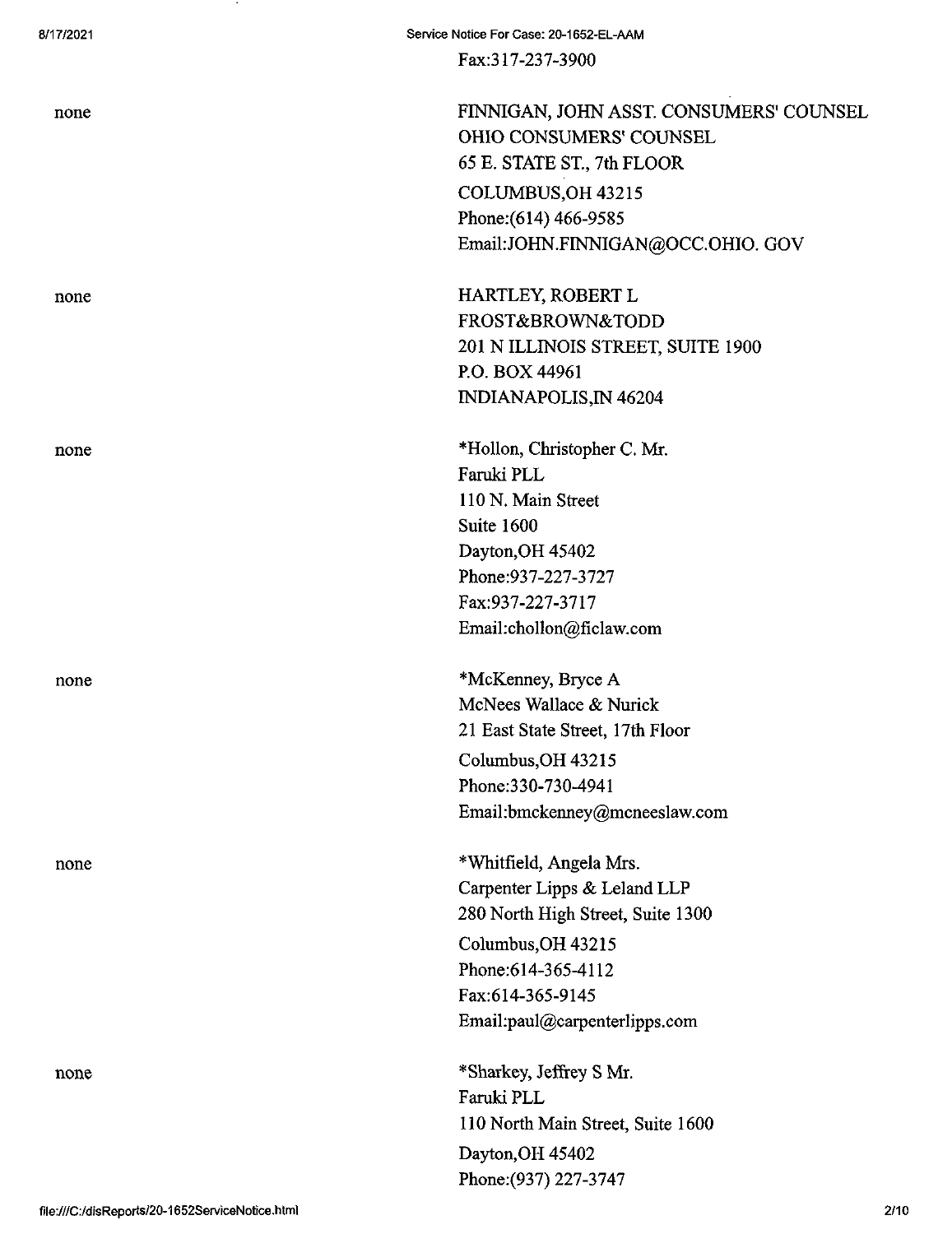none

none

none

Fax:(937) 227-3717 Email:jsharkey@ficlaw.com

LEPPLA, MIRANDA R. ATTORNEY VORYS, SATER, SEYMOUR AND PEASE LLP 52 EAST GAY STREET COLUMBUS^OHIO 43216-1008 Phone:614-464-5462 Fax:614-719-5146 Email:MRLEPPLA@VORYS.COM

none  $\overline{D}$ arr, Frank P. 6800 Linbrook Blvd. Columbus,OH 43235 Phone:614-390-6750 Email:fdarr2019@gmail.com

none \*Chmiel, Stephanie M Ms. Thompson Hine 41 S. High Street, Suite 1700 Columbus,OH 43215 Phone:614-469-3247 Fax:614-469-3247 Email:stephanie.chmiel@thompsonhine.com

none \*Orahood, Teresa Bricker & Eckler LLP 100 South Third Street Columbus,OH 43215-4291 Phone:(614) 227-4821 Fax:(614) 227-2390 Email:torahood@bricker.com

> \*Dove, Robert Mr. KEGLER BROWN HILL RITTER CO LPA 65 E. STATE STREET SUITE 1800 Columbus,OH 43215-4295 Phone:614-462-5443 Fax:614-464-2634 Email:RDOVE@KEGLERBROWN.COM

\*Cahill, Valerie A Ms. Whitt-Sturtevant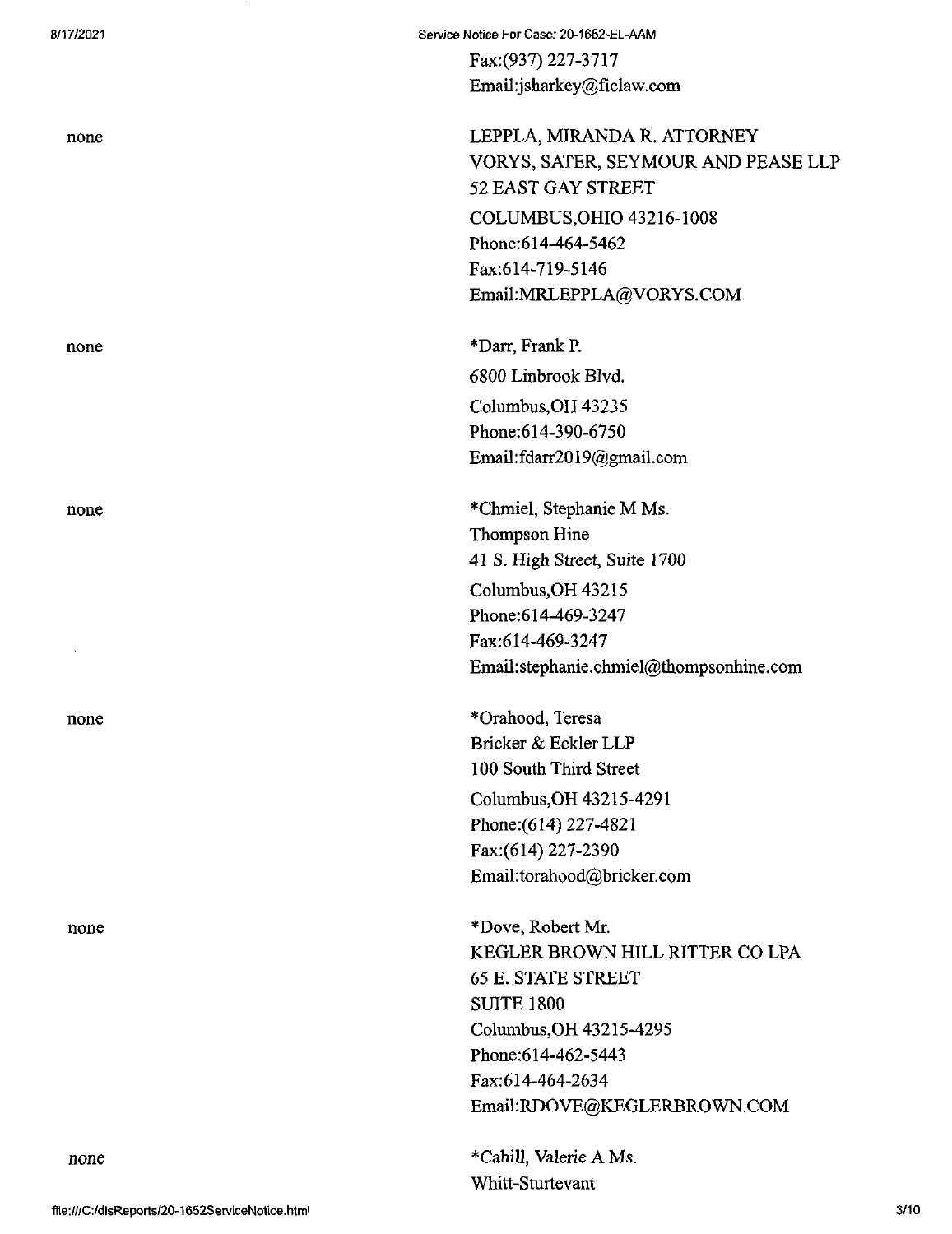88 E. Broad St. #1590 Columbus,OH 43215 Phone;614-405-8717 Email:cahill@whitt-sturtevant.com

none **KELTER, ROBERT ATTORNEY AT LAW** ENVIRONMENTAL LAW & POLICY CENTER 35 EAST WACKER DRIVE SUITE 1600 CHICAGO ,IL 60601-2206 Phone:312-795-3734 Fax:312-795-3730 Email:RKELTER@ELPC.ORG

none \*Grundmann, Carrie H Spilman Thomas & Battle PLLC 110 Oakwood Drive, Suite 500 Winston-Salem,NC 27103 Phone:(336)631-1051 Fax:(336)725-4476 Email:cgnmdmann@spilmanlaw.com

none BORCHERS, DYLAN F BRICKER & ECKLER LLP 100 S THIRD STREET COLUMBUS,OH 43215 Phone:614-227-4914 Fax:614-227-2390 Email:DBORCHERS@BRICKER.COM

none LAZER, REBECCA LEGAL ASSISTANT ENVIRONMENTAL LAW & POLICY CENTER 35 E WACKER DR STE 1600 CHICAGO,IL 60601 Phone:(312) 795-3718 Email:RLAZER@ELPC.ORG

none \*Bojko, Kimberly W. Mrs. Carpenter Lipps & Leland LLP 280 North High Street 280 Plaza Suite 1300 Columbus ,OH 43215 Phone:614-365-4100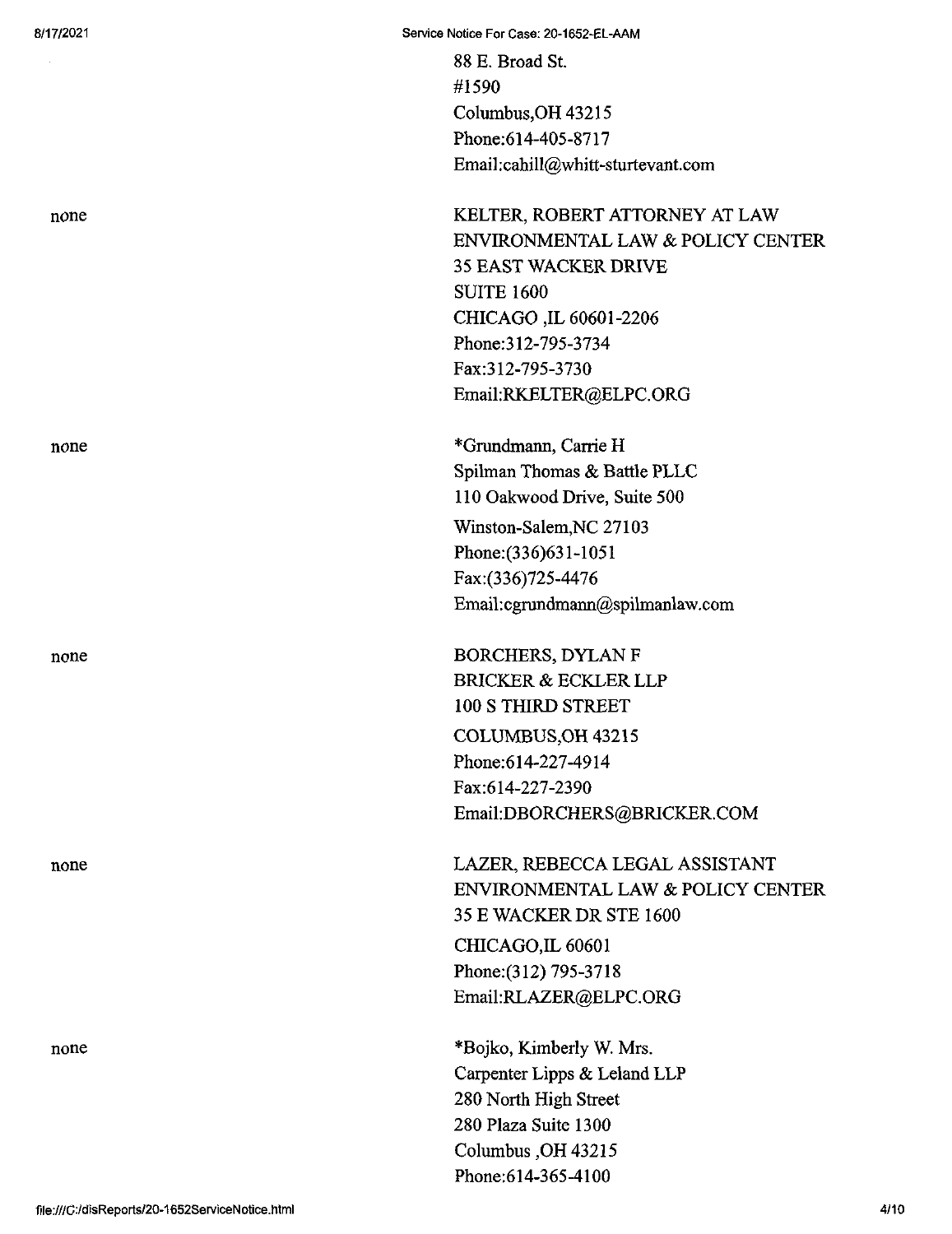none

8/17/2021 Service Notice For Case: 20-1652-EL-AAM Fax:614-365-9145

none \*Molter, Zee 180 East Broad St Columbus,OH 43215 Phone:(614)526-9206

Email:lindsey.molter@puco.ohio.gov

Email:bojko@carpenterlipps.com

none \*Greene, Tracy J Mrs. Ohio Consumers' Counsel 65 East State St. 7th Floor Columbus,OH 43215 Phone:614-466-9547 Fax:614-466-8574 Email:tracy.greene@occ.ohio.gov

none \*Betterton, Evan F Mr. IGS Energy 6100 Emerald Parkway Dublin,OH 43016 Phone:(904)305-4584 EmaiI:ebetterton@igsenergy.com

none \*Wieg, Christina Ms. Frost Brown Todd LLC 10 W. Broad Street Suite 2300 Columbus,OH 43215 Phone:(614)559-7219 Fax:(614)464-1737 Email:cwieg@fbtlaw.com

none \*Fischer, Mary E. Ms. Public Utilities Commission of Ohio 180 E. Broad St.

> Columbus,OH 43215 Phone;(614)466-0469 Email:mary.fischer@puco.ohio.gov

\*Chilcote, Heather A. Public Utilities Commission of Ohio 180 East Broad Street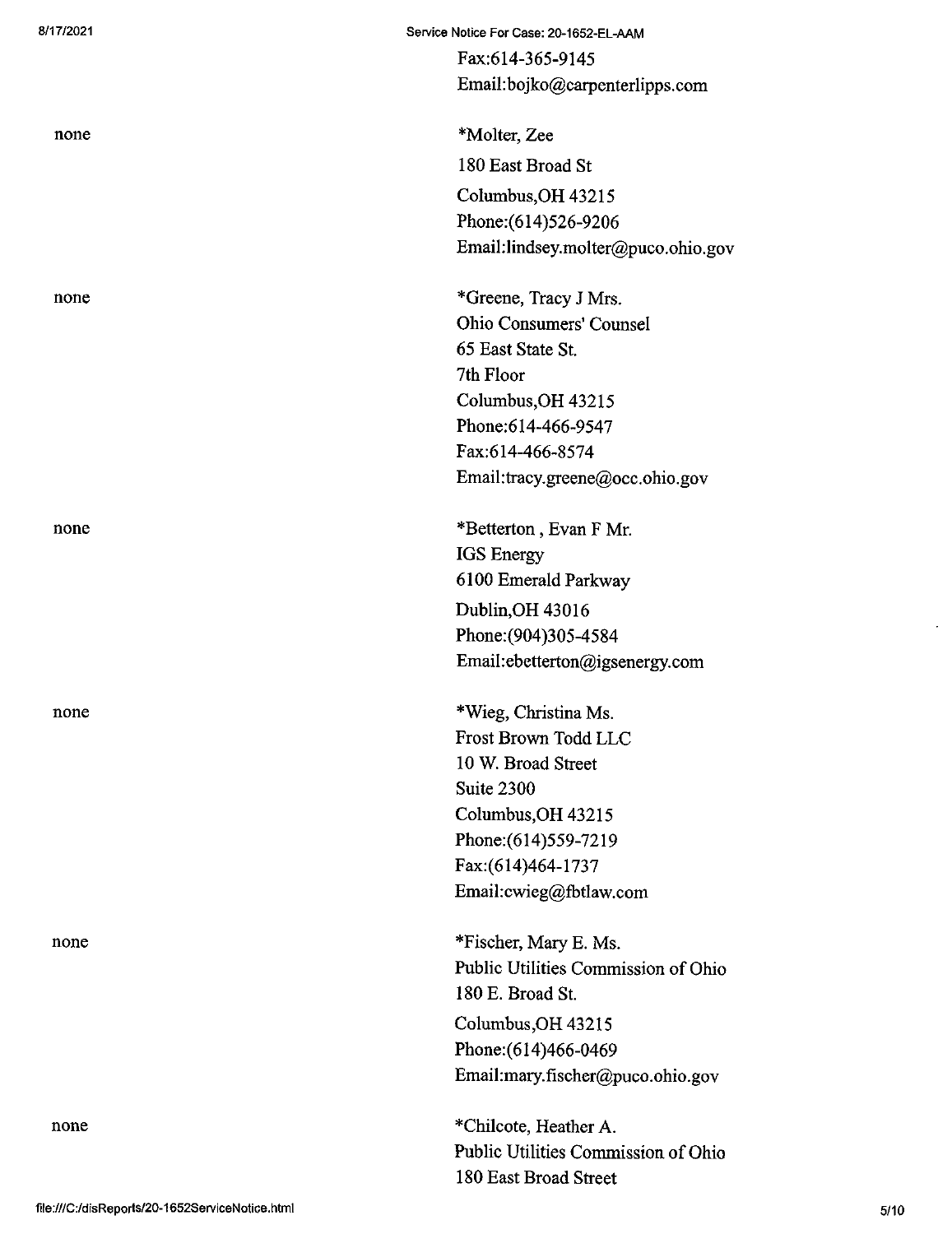Columbus,OH 43215 Phone:(614) 466-0407 Email:heather.chilcote@puco.ohio.gov

none Oles, Kevin D. Thompson Hine LLP 41 South High Street, Suite 1700 Columbus,OH 43215 Phone:614-469-3247 Email:Kevin.01es@ThompsonHine.com

none Hogan, Christopher J. Zieger, Tigges & Little LLP 41 South High Street 3500 Huntington Center Columbus,OH 43215 Phone:614-324-5078 Fax:614-365-7900 Email:hogan@litohio.com

none \*Pritchard, Matthew R. Mr. McNees Wallace & Nurick 21 East State Street 17th Floor Columbus,OH 43215 Phone:614-719-2840 Fax:614-469-4653 Email:mpritchard@mcneeslaw.com

none \*Kurtz, Michael L. Mr. Boehm, Kurtz & Lowry 36 E. Seventh St., Suite 1510 Cincinnati,OH 45202 Phone:(513)421-2255 Fax:(513)421-2764 Email:mkurtz@bkllawfirm.com

none Little, Jr., Marion H. Zieger, Tigges & Little LLP 41 South High Street 3500 Huntington Center Columbus,OH 43215 Phone:614-324-5078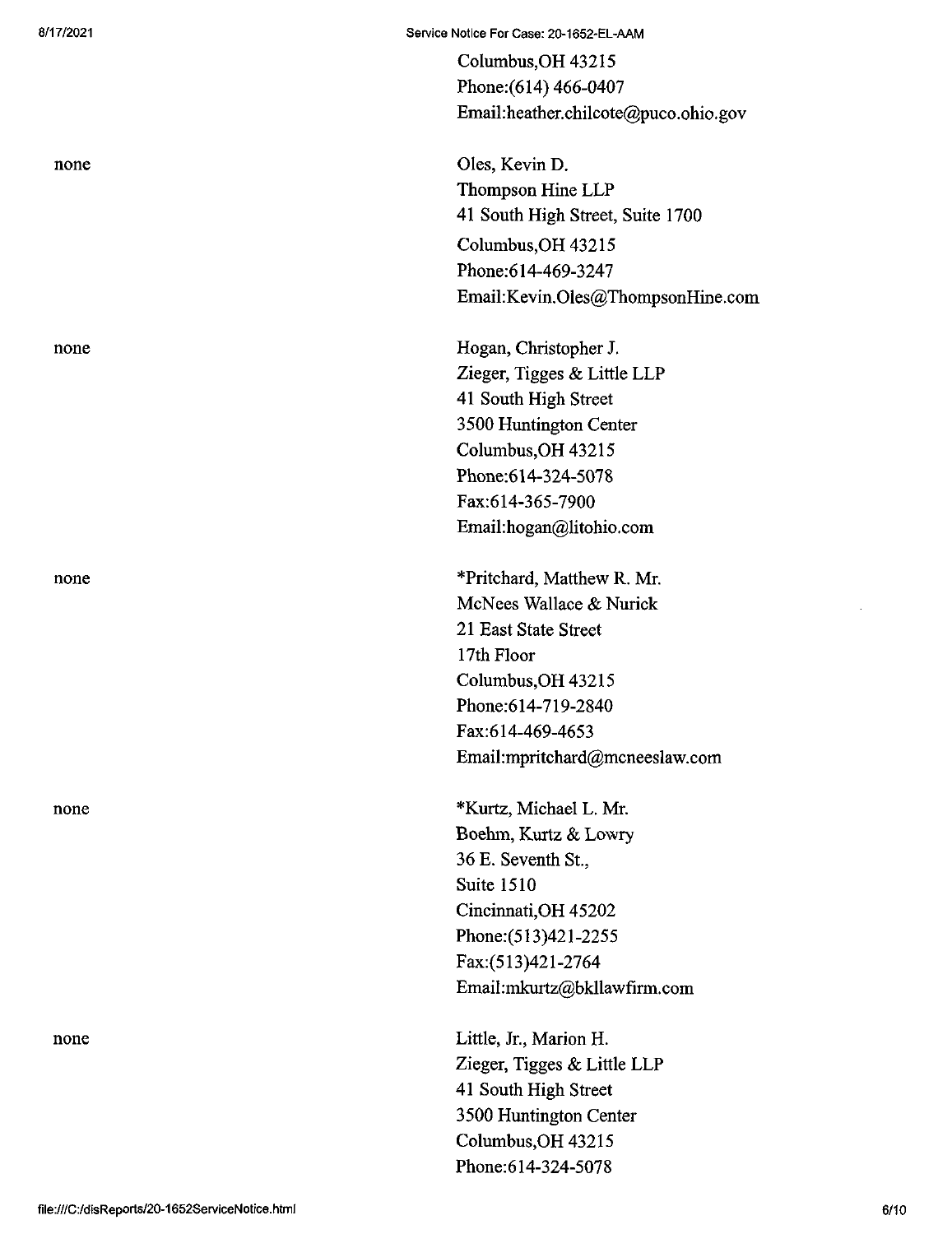CHARGEPOINT

254 E HACIENDA AVE CAMPBELL,CA 95008

NONE

## INTERVENOR

## **ATTORNEY**

Hemstein, Kara H. Bricker & Eckler LLP 100 South Third Street Columbus,OH 43215-4291 Phone:614-227-4914 Fax:614-227-2390 Email:khemstein@bricker.com

# DIRECT ENERGY BUSINESS, LLC 88 E. BROAD ST, SUITE 1590 COLUMBUS,OH 43215

**PARTY OF RECORD**

DIRECT ENERGY LP MARK WHITT THE KEYBANK BUILDING, SUITE 1590 88 EAST BROAD STREET COLUMBUS,OH 43215 Phone:614-224-3946

## Email:WHITT@WHITT-STURTEVANT.COM

ENVIRONMENTAL LAW AND POLICY CENTER TARA SANTARELLI 21 W BROAD STREET STE 800 COLUMBUS,OH 43215-4170 Phone:614-732-0966

## HEALEY, CHRISTOPHER ASSIST CONSUMERS' **COUNSEL**

65 E STATE ST 7TH FL

COLUMBUS,OH 43215 Phone:(614) 466-9571 Email:CHRISTOPHER.HEALEY@OCC.OHIO.GOV

**file;///C:/disReports/20-1652ServiceNotice.html**

\*Fykes, Lucas A. Mr. Whitt Sturtevant LLP

88 E. Broad Street, Ste 1590

Columbus,OH 43215 Phone:(614)405-8716 Fax:(614)675-9448

Email:fykes@whitt-sturtevant.com

COX, CAROLINE ENVIRONMENTAL LAW & POLICY cENTER 21 W. BROAD ST, FLOOR 8

COLUMBUS,OH 43215 Phone:312-673-6500 EXT.3742 Email:COX@ELPC.ORG

## HEALEY, CHRISTOPHER

OHIO CONSUMERS COUNSEL 65 E STATE STREET SUITE 700 COLUMBUS,OH 43215 Phone:614-466-9571 Email;CHRISTOPHER.HEALEY@OCC.OHIO.GOV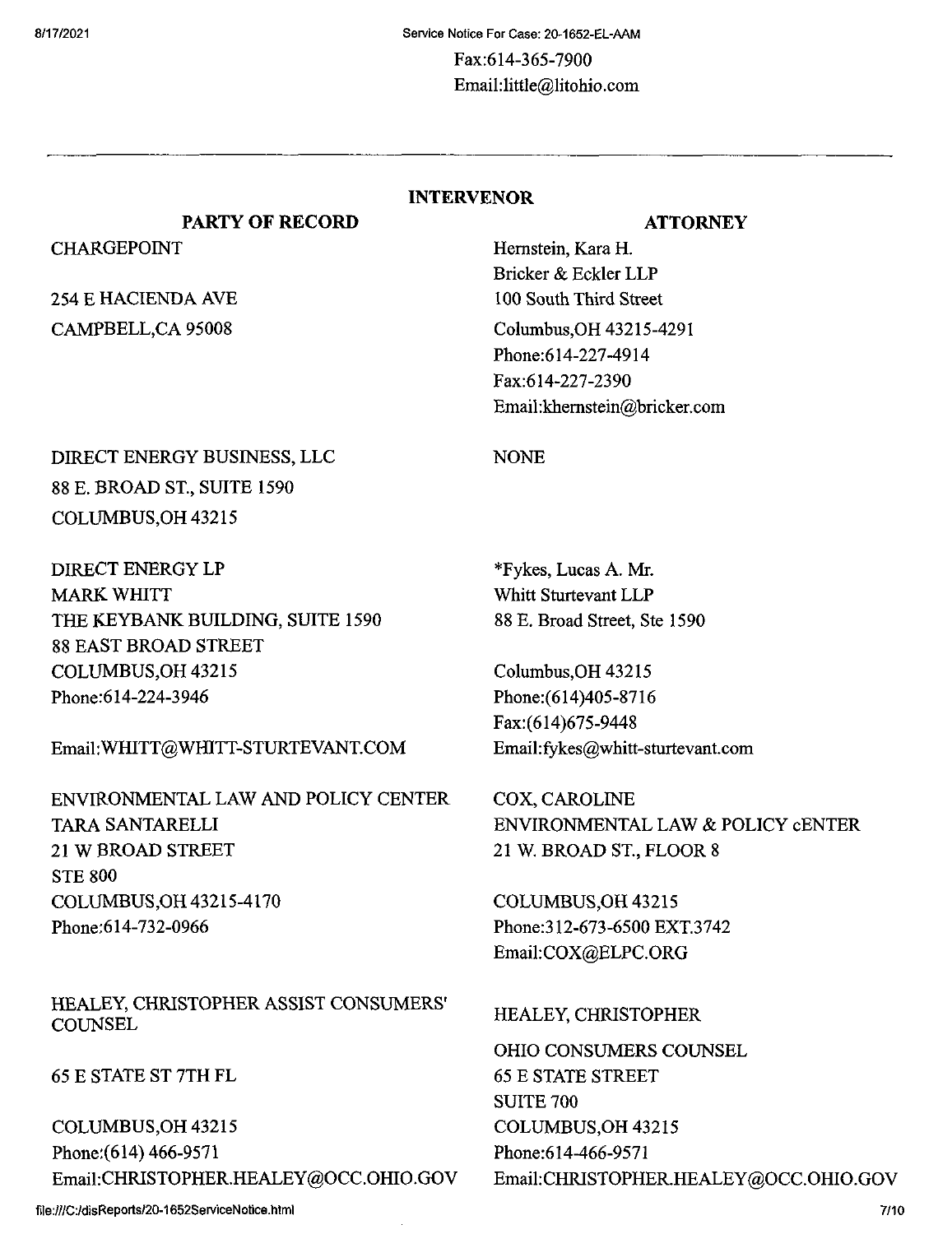| INDUSTRIAL ENERGY USERS OF OHIO                   |
|---------------------------------------------------|
| MATTHEW R. PRITCHARD                              |
| MCNEES WALLACE & NURICK LLC FIFTH THIRD<br>CENTER |
| 21 EAST STATE ST 17TH FLOOR                       |
| COLUMBUS, OH 43215                                |
| Phone:(614) 469-8000                              |
|                                                   |

INTERSTATE GAS SUPPLY INC JOSEPH E. OLIKER 6100 EMERALD PARKWAY DUBLIN ,OH 43016 Phone:614-659-5000

OHIO CONSUMERS' COUNSEL CHRISTOPHER HEALEY 65 EAST STATE STREET 7TH FLOOR COLUMBUS,OH 43215-4203 Phone:(614) 466-9571 Email;CHRISTOPHER.HEALEY@OCC.OHIO.GOV

OHIO ENERGY GROUP JODY KYLER COHN, ESQ. 36 EAST SEVENTH STREET SUITE 1510

GLOVER, REBEKAHJ. McNEES WALLACE & NURICK LLC 21 E. STATE STREET 17TH FLOOR COLUMBUS,OH 43215 Phone;614-719-2855 Fax:614-469-4653 Email:rglover@mcneeslaw.com \*Betterton , Evan F Mr. IGS Energy 6100 Emerald Parkway Dublin,OH 43016 Phone:(904)305-4584 Email:ebetterton@igsenergy.com none \*Allen, Bethany IGS Energy 6100 Emerald Parkway Dublin,OH 43016 Phone:(614)659-5384 Email:bethany.allen@igs.com none \*Nugent, Michael A Mr. IGS Energy 6100 Emerald Parkway Dublin,OH 43016

Phone:614-659-5065 Email:mnugent@igsenergy.com

Wilson, Ambrosia E. Office of the Ohio Consumers' Counsel 65 East State Street 7th Floor

Columbus ,OH 43215-4213 Phone:(614) 466-1292 Email: ambrosia.wilson@occ.ohio.gov

BOEHM, KURT J ESQ BOEHM, KURTZ & LOWRY 36 E SEVENTH STREET SUITE 1510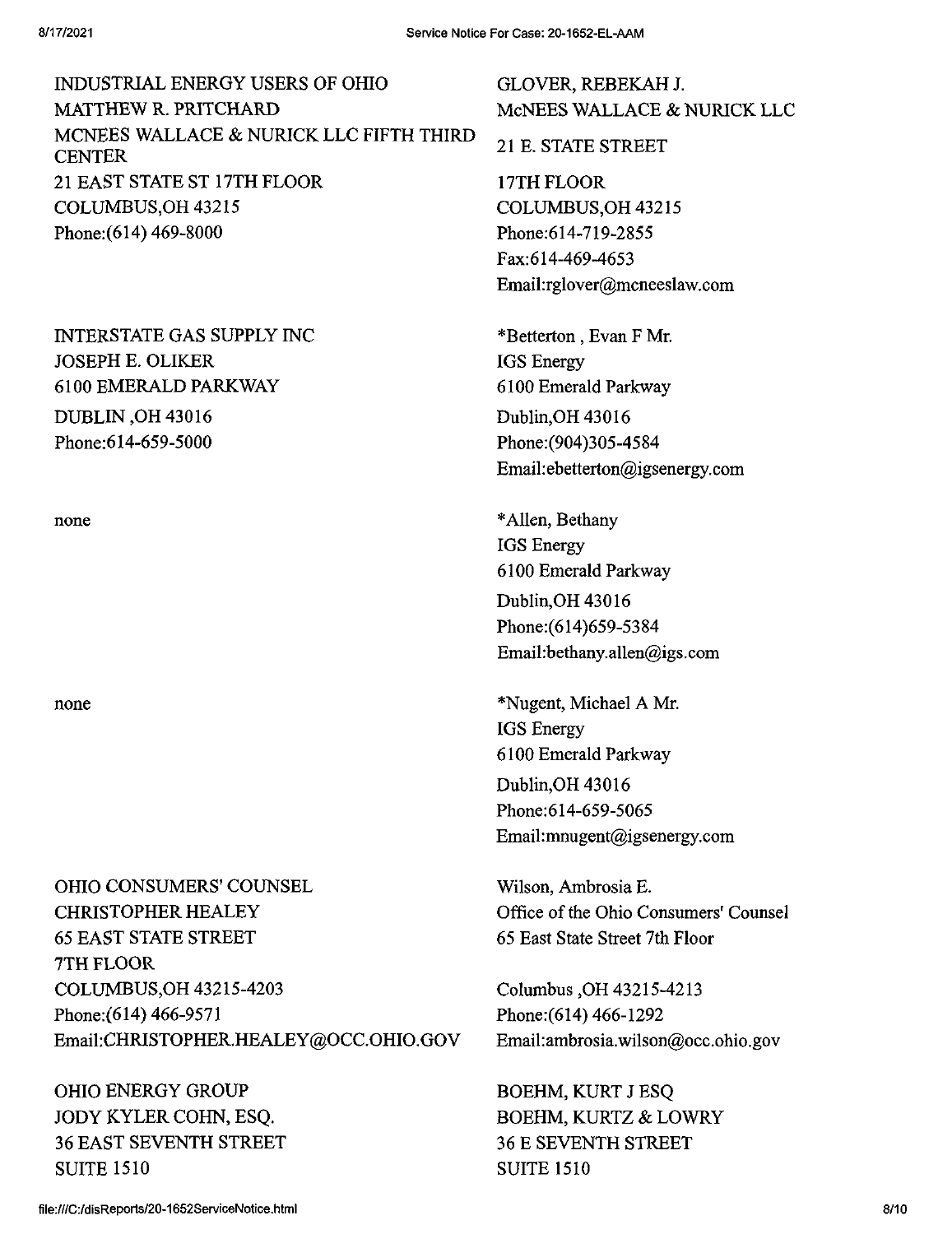CINCINNATI ,OH 45202 Phone:513-421-2255 Fax:513-421-2764

OHIO HOSPITAL ASSOCIATION BRICKER & ECKLER LLP 100 SOUTH THIRD STREET COLUMBUS,OH 43215-4291 Phone:614-227-2300 Fax:614-227-2390 Email:INFO@BRICKER.COM

Service Notice For Case: 20-1652-EL-AAM

NONE

NONE

CINCINNATI, OH 45202 Phone:(513) 421-2255 Fax:(513) 421-2764

\*Parram, Devin D Mr. Bricker and Eckler LLP 100 South Third Street Columbus,OH 43215 Phone:614-227-8813

Email:dparram@bricker.com

OHIO PARTNERS FOR AFFORDABLE ENERGY ROBERT DOVE 65 E STATE ST, SUITE 1800 COLUMBUS,OH 43215-4295 Phone:614-462-5443 Fax:614-464-2634 Email:RDOVE@KEGLERBROWN.COM

ONE ENERGY ENTERPRISES LLC JAMES DUNN 12385 TOWNSHIP RD 215 FINDLAY,OH 45840 Phone:(419) 905-5821 Email:JDUNN@ONEENERGYLLC.COM

ONE ENERGY ENTERPRISES LLC KATIE JOHNSON TREADWAY 12385 TOWNSHIP ROAD 215 FINDLAY,OH 45840 Phone:419-905-5821

Email:KTREADWAY@ONEENERGYLLC.COM

RETAIL ENERGY SUPPLY ASSOCIATION FRANK DARR 6800 LINBROOK BLVD. COLUMBUS,OH 43235 Phone:614-390-6750 Fax:FDARR2919@GMAIL.COM

THE KROGER COMPANY ANGELA PAUL WHITFIELD

file:///C:/disReporls/20-1652ServiceNotice.html

WARNOCK, MATTHEW W ATTORNEY BRICKER & ECKLER LLP 100 S THIRD STREET COLUMBUS,OH 43215 Phone:614-227-2388 Fax:614-227-2390 Email:mwamock@bricker.com

NONE

WHITFIELD, ANGELA PAUL CARPENTER LIPPS & LELAND LLP